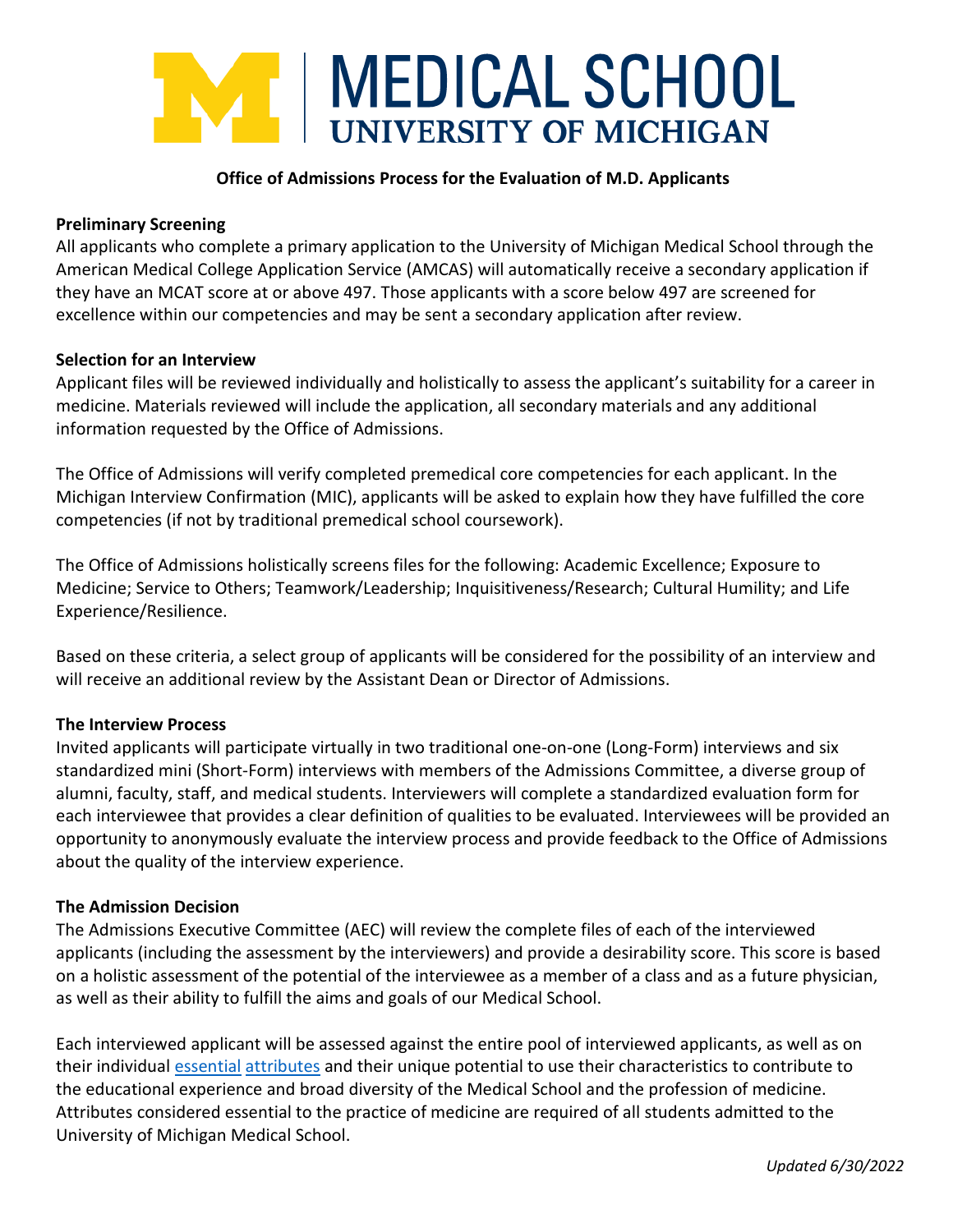# **How the Office of Admissions Builds a Class**

Each year, there are many more applicants who possess all of the essential attributes to become a competent and effective physician than there are available seats in the class. Many of these applicants will also possess unique characteristics that could contribute both to the educational experience of their fellow classmates and eventually to the field of medicine. Our admissions process, following the holistic evaluation of each individual applicant, seeks to build a richly diverse class. Each individual's experience and perspective fold into our collective learning, enhancing the educational environment while [enriching a more diverse, equitable and](https://diversity.umich.edu/about/defining-dei/)  [inclusive legacy](https://diversity.umich.edu/about/defining-dei/) to provide for future patient care of the highest quality. The UMMS follows the guidelines and policies regarding [diversity](https://diversity.umich.edu/about/defining-dei/) and [nondiscrimination](http://provost.umich.edu/faculty/handbook/2/2.B.html#2.B.1) as put forth by the University.

The factors we consider when building a class include:

- a. Future potential to serve underserved populations of patients: The areas of "chronically underserved" may be either geographic (e.g., rural, inner city) or involve specific populations of patients (e.g., financially disadvantaged, underrepresented populations, uninsured). Applicants who provide evidence, stated through their application materials, that they are inclined to serve in one of these areas may be ranked as highly desirable for admission to the Medical School. Assessment includes, but is not limited to, past experiences and demonstrated interest in practicing in an underserved area or with underserved populations.
- b. Underserved medical specialties: This assessment may include particular underserved specialties such as primary care, but will also include neglected medical areas such as bioethics, the understanding and teaching of cultural humility, medical education, etc. These underserved medical specialties will change from time to time and will be continuously monitored.
- c. Leadership: The physician is the leader of the health care team and must be able to effectively direct the diagnosis and treatment course of patients. Previous team leadership experience (e.g., advancement in the military, captain of an athletic team, selection for a leadership position in an organized environment) or leadership training experiences will be considered in assessingleadership.
- d. Life experiences: Each physician must care for patients with a wide variety of racial, ethnic, cultural, and socioeconomic backgrounds. Experiences with other ethnicities and cultures are deemed valuable and might include study abroad, involvement with multicultural organizations, social justice and advocacy initiatives or other unique life experiences.
- e. Scientific or social research experience: Advancement of medical knowledge benefits large populations of patients. Applicants with research skills have the potential to provide such benefits. While involvement in research is not an absolute requirement, it is considered a very desirable quality.
- f. Additional degrees: Applicants who present with another graduate degree (e.g., JD, MPH, PhD, etc.) bring a unique set of skills that will be valuable both to class members and to the future cohort of physicians.
- g. Educational background: Although the practice of medicine is heavily grounded in the sciences, the art of medicine requires an understanding of and appreciation for psychosocial issues such as economics, history, and philosophy, among others. Applicants who have undertaken studies in these areas will be favorably assessed for their potential to contribute to the educational experience of the class.
- h. Socioeconomic status: In order to train future physicians with the potential to serve our communities in need, it is important to seek applicants from a variety of socioeconomic backgrounds.